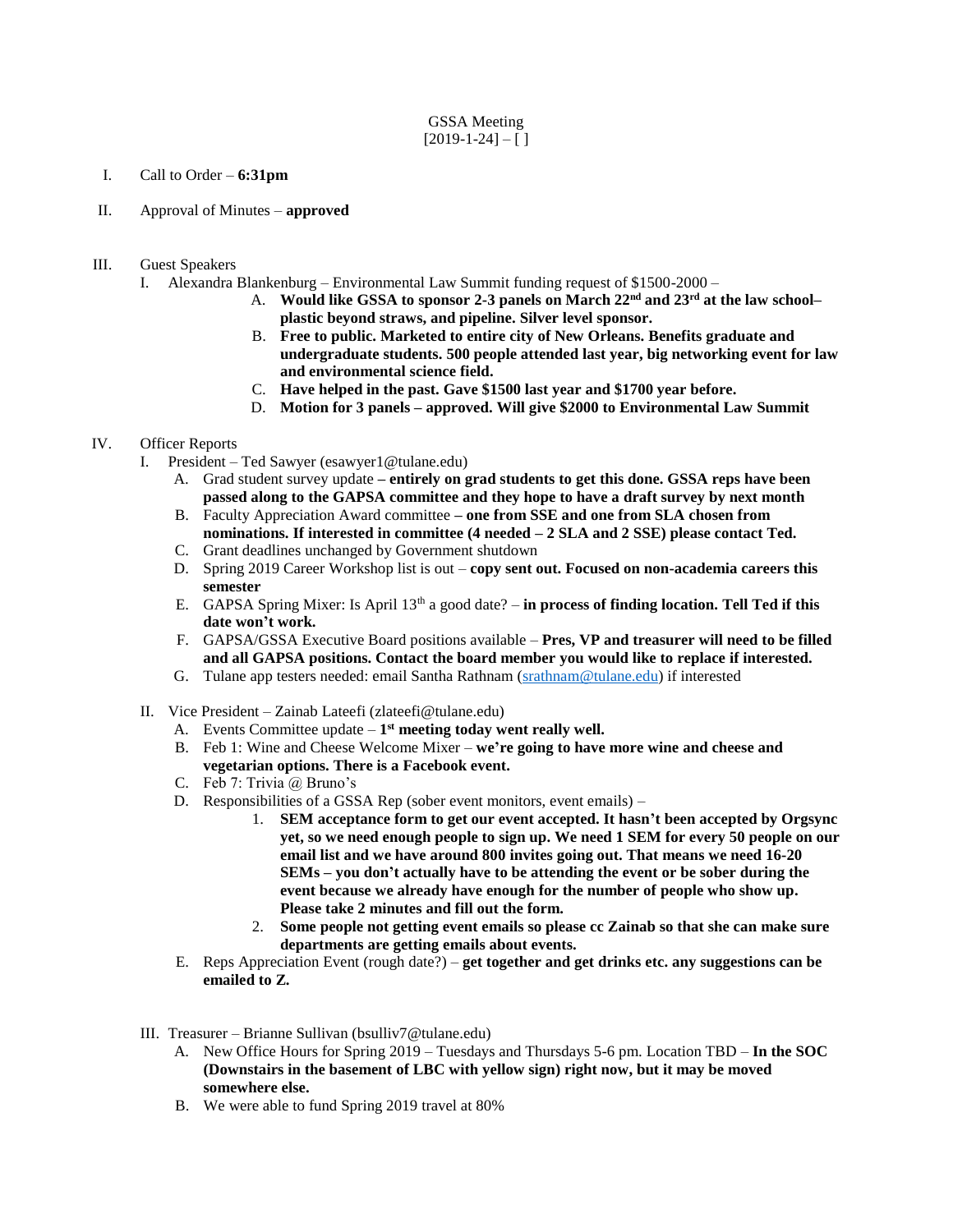- 1. Glitch in the system and anyone with a name beginning with S-Z was not informed by email. – **can email Bree with any issues**
- C. IDGO will support only 12 groups and there will be a waitlist after the initial 12.
	- 1. \$1000/year per group
	- 2. Must be recognized by a subsidiary sitting group and must have members from 3 or more departments.
- D. Currently we have **\$13,335.26** in the bank for events.
- E. We have **\$4,893.34** for speakers
- F. Thus, **\$18,228.60** total
- G. Event Requests

| <b>Departmen</b><br>t                    | <b>Event</b><br><b>Title</b>                                        | <b>Date</b> | <b>Amount</b><br><b>Requested</b> | <b>Expense</b>                                                                         | <b>Expected</b><br><b>Attendanc</b><br>e | Per person |
|------------------------------------------|---------------------------------------------------------------------|-------------|-----------------------------------|----------------------------------------------------------------------------------------|------------------------------------------|------------|
| Spanish &<br>Portuguese -<br><b>GSSA</b> | Spanish<br>and<br>Portuguese<br>Welcome<br><b>Back</b><br>Gathering | 2/8/2019    | \$120.00                          | One serving<br>of pizza per<br>attendant<br>from the<br>menu.                          | $\overline{12}$                          | \$10.00    |
| Economics -<br><b>GSSA</b>               | Graduate<br>Economics<br>Student<br>Monthly<br>Meeting              | 2/8/2019    | \$120.00                          | Pizza and<br>soft drinks                                                               | 20                                       | \$6.00     |
| Economics -<br><b>GSSA</b>               | Graduate<br>Economics<br>Student<br>Monthly<br>Meeting              | 3/22/2019   | \$120.00                          | Pizza and<br>soft drinks                                                               | 20                                       | \$6.00     |
| Economics -<br><b>GSSA</b>               | Graduate<br>Economics<br><b>Student</b><br>Monthly<br>Meeting       | 4/19/2019   | \$120.00                          | Pizza and<br>soft drinks                                                               | 20                                       | \$6.00     |
| Physics -<br><b>GSSA</b>                 | Departmen<br>t<br>Meeting/Jo<br>urnal Club                          | 2/14/2019   | \$60.00                           | Pizza (5)<br>from<br>Domino's.                                                         | 20                                       | \$3.00     |
| Physics -<br><b>GSSA</b>                 | Departmen<br>Meeting/Jo<br>urnal Club                               | 3/14/2019   | \$60.00                           | Pizza (5)<br>from<br>Domino's.                                                         | 20                                       | \$3.00     |
| Physics -<br><b>GSSA</b>                 | Departmen<br>t<br>Meeting/Jo<br>urnal Club                          | 4/11/2019   | \$60.00                           | Pizza (5)<br>from<br>Domino's.                                                         | 20                                       | \$3.00     |
| French &<br>Italian -<br><b>GSSA</b>     | <b>ADEEF</b><br>February<br>Meeting<br>and Lunch                    | 2/11/2019   | \$225.00                          | Lunch<br>catering<br>from Tal's<br>Hummus +<br>King cake<br>from<br>Haydel's +<br>Non- | 12                                       | \$18.75    |